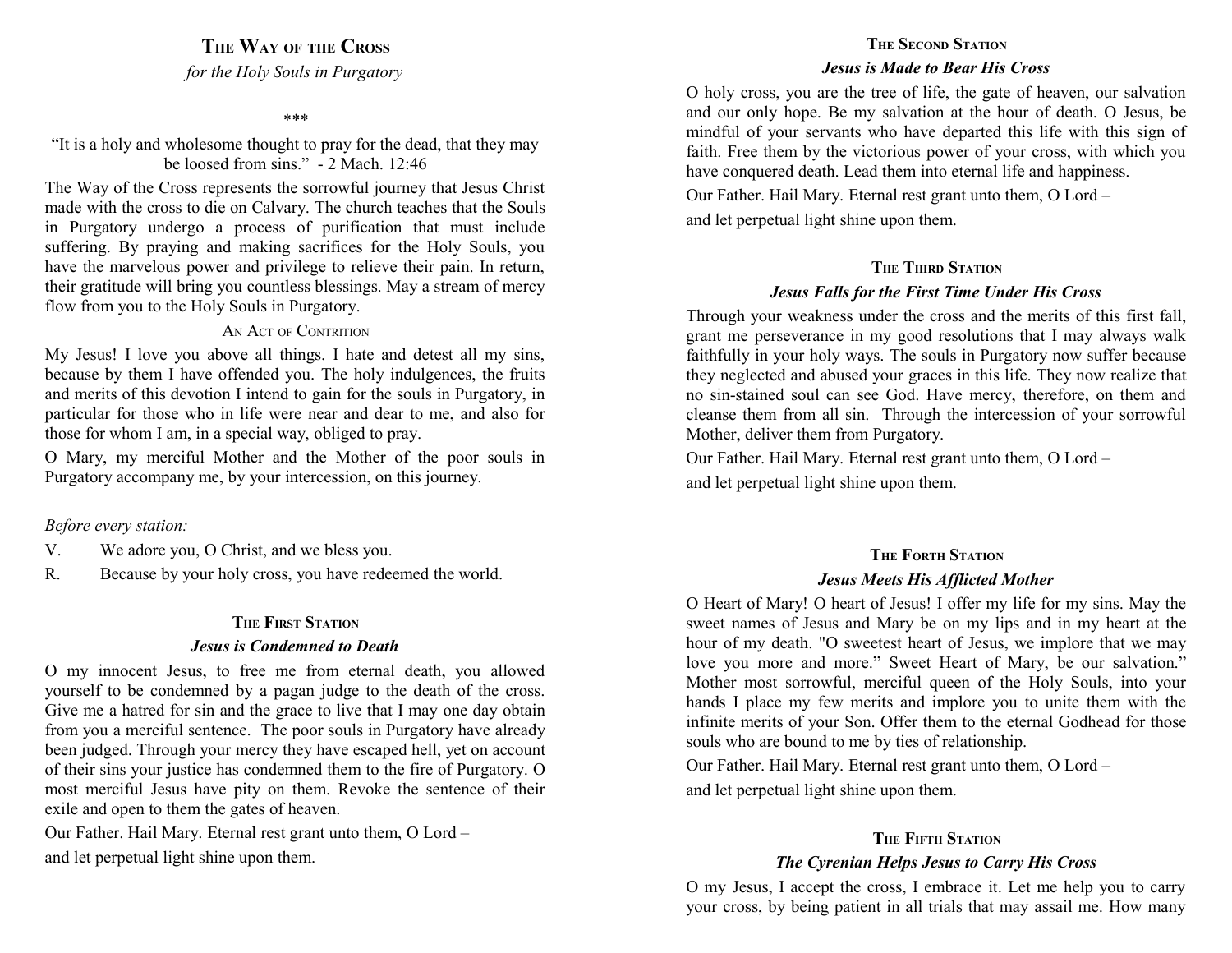souls in Purgatory now regret their past impatience! But you, O Lord, be generous with them and remit that which still remains to be expiated. Our Father. Hail Mary. Eternal rest grant unto them, O Lord – and let perpetual light shine upon them.

#### **THE SIXTH STATION**

## *Veronica Wipes the Face of Jesus*

 Lord, Jesus Christ, you who have left on Veronica's veil the impress of your blood— stained countenance, grant that the memory of your bitter passion and death may ever remain impressed on my soul. Have pity on the poor souls, made to your image and likeness and redeemed by your Most Precious Blood. Free them from all sin that they may enter heaven, to see you face to face forever and ever.

Our Father. Hail Mary. Eternal rest grant unto them, O Lord – and let perpetual light shine upon them.

#### **THE SEVENTH STATION**

#### *Jesus Falls the Second Time*

My sins have made your cross heavy, O Jesus. I detest them and firmly resolve to amend my life.

Never permit me to separate myself from you again. Have mercy, O Jesus, on those souls who now suffer the pains of Purgatory for mortal sins committed in this life. O clement Heart of Jesus, have compassion on them.

Our Father. Hail Mary. Eternal rest grant unto them, O Lord – and let perpetual light shine upon them.

#### **THE EIGHTH STATION**

#### *Jesus Comforts the Women of Jerusalem*

Most compassionate heart of Jesus! My Jesus, who said to the holy women: "Weep not over me, but weep for yourselves and for your children," make me weep for the ingratitude, which I have returned for your love. I wish to make amends in this life for my sins, that I may obtain pardon of them in the next. Grant me a tender love for the souls in Purgatory, especially for the souls of my relatives. In the future I promise to do what I have neglected through my forgetfulness and hardness of heart.

Our Father. Hail Mary. Eternal rest grant unto them, O Lord – and let perpetual light shine upon them.

# **THE NINTH STATION** *Jesus Falls the Third Time*

Through this most painful fail, O Jesus, I ask you to deliver me from an unhappy death, which would plunge me into hell. From the power of the enemy deliver my immortal soul, and make me live and die in your grace. Look with mercy upon the poor souls doing penance in Purgatory. With tears and prayers they seek your help and mercy. Hear their prayers and lead them out of that place of punishment into the blessed peace of heaven, there to enjoy forever the splendor of your glory.

Our Father. Hail Mary. Eternal rest grant unto them, O Lord – and let perpetual light shine upon them.

# **THE TENTH STATION** *Jesus is Stripped of His Garments*

 My most blessed Redeemer, stripped of your garments for love of me, grant me holy modesty and purity. Deliver me from all dangerous inclinations to created things: make me die to everything of this world, that at death separation from all earthly things may be easy. Of what benefit now are wealth and the pleasures of this world to the souls in Purgatory? Their bodies they had to leave to worms, and their wealth to heirs; only their works have followed them, the good to be rewarded, the evil to be punished. O Lord, put an end to their suffering, do nor keep them any longer from the heredity of the saints, but pardon them and admit them into the realm of eternal bliss and happiness.

Our Father. Hail Mary. Eternal rest grant unto them, O Lord – and let perpetual light shine upon them.

### **THE ELEVENTH STATION**

### *Jesus is Nailed to the Cross*

My most innocent Jesus, nailed to the cross for my sins, I beseech you, through the merits of your horrible suffering, to come to my aid in my last sickness and agony. Grant me the grace to receive in time your most holy Sacraments. Come to me then, O most Holy Viaticum, and pour upon my soul the patience of your Most Sacred Heart! And you, O Mary my Mother, console me in that hour and make sweet my sufferings, through the sorrow that pierced your heart at the crucifixion. Lamb of God, have mercy on the souls in Purgatory, whose sufferings are greater than those the sick and dying. Spare them this agony, and through the merits of your passion admit them into eternal dwellings.

 Our Father. Hail Mary. Eternal rest grant unto them, O Lord – and let perpetual light shine upon them.